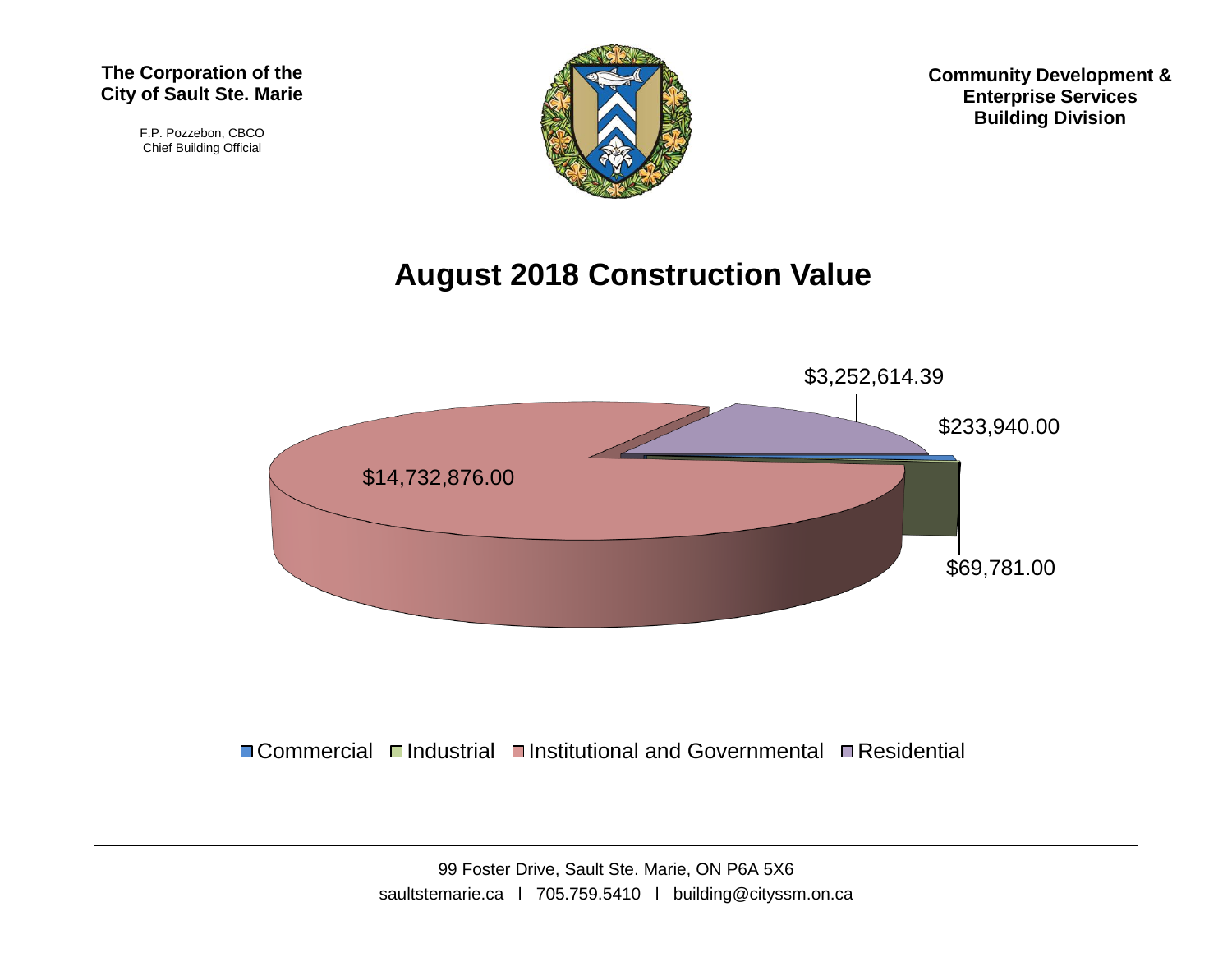

**Community Development and Enterprise Services Building Division**

**Tel: (705) 759-5410Fax: (705) 541-7165**

#### **BUILDING PERMITS SUMMARY 2018/08/01 to 2018/08/31**

| <b>Building Type</b>                                        |                                  | <b>New Construction</b>  |                      |                                  | <b>Alterations and Additions</b> |                      | <b>Total</b>                     |                          |                      |
|-------------------------------------------------------------|----------------------------------|--------------------------|----------------------|----------------------------------|----------------------------------|----------------------|----------------------------------|--------------------------|----------------------|
|                                                             | <b>Num</b><br>of<br><b>Units</b> | Num of<br><b>Permits</b> | <b>Value of Work</b> | <b>Num</b><br>of<br><b>Units</b> | Num of<br><b>Permits</b>         | <b>Value of Work</b> | <b>Num</b><br>of<br><b>Units</b> | Num of<br><b>Permits</b> | <b>Value of Work</b> |
| <b>Commercial</b>                                           |                                  |                          |                      |                                  |                                  |                      |                                  |                          |                      |
| Hotel, hotel/motel,<br>motor hotel                          | $\mathbf 0$                      | $\mathbf 0$              | \$0.00               | 0                                | 1                                | \$10,600.00          | 0                                | 1                        | \$10,600.00          |
| Indoor recreational<br>building                             | 0                                | $\pmb{0}$                | \$0.00               | $\pmb{0}$                        | 1                                | \$17,000.00          | 0                                |                          | \$17,000.00          |
| Office building                                             | $\mathbf 0$                      | 0                        | \$0.00               | $\mathbf 0$                      | 3                                | \$78,840.00          | 0                                | 3                        | \$78,840.00          |
| Restaurant                                                  | $\pmb{0}$                        | 0                        | \$0.00               | 0                                | $\mathfrak{S}$                   | \$90,500.00          | 0                                | $\mathbf{3}$             | \$90,500.00          |
| Retail and wholesale<br>outlets                             | $\pmb{0}$                        | $\pmb{0}$                | \$0.00               | $\pmb{0}$                        | 1                                | \$12,000.00          | 0                                |                          | \$12,000.00          |
| Retail complex                                              | $\pmb{0}$                        | 0                        | \$0.00               | 0                                | 1                                | \$16,000.00          | 0                                |                          | \$16,000.00          |
| Service station,<br>repair garage and<br>specialty shop     | $\pmb{0}$                        | 0                        | \$0.00               | 0                                |                                  | \$9,000.00           | 0                                |                          | \$9,000.00           |
| Total:                                                      | $\pmb{0}$                        | 0                        | \$0.00               | $\mathbf 0$                      | 11                               | \$233,940.00         | $\mathbf 0$                      | 11                       | \$233,940.00         |
| <b>Industrial</b>                                           |                                  |                          |                      |                                  |                                  |                      |                                  |                          |                      |
| Maintenance building                                        | 0                                | 0                        | \$0.00               | $\mathbf 0$                      | 1                                | \$8,000.00           | $\mathbf 0$                      |                          | \$8,000.00           |
| Plant for<br>manufacturing,<br>processing and<br>assembling | $\pmb{0}$                        | $\mathbf 0$              | \$0.00               | 0                                | $\overline{\mathbf{1}}$          | \$52,781.00          | 0                                |                          | \$52,781.00          |
| Storage building                                            | $\pmb{0}$                        | 0                        | \$0.00               | $\mathbf 0$                      | 1                                | \$9,000.00           | $\mathbf 0$                      |                          | \$9,000.00           |
| Total:                                                      | $\mathbf 0$                      | $\mathbf 0$              | \$0.00               | 0                                | $\mathbf{3}$                     | \$69,781.00          | 0                                | $\mathbf{3}$             | \$69,781.00          |

## **Institutional and Governmental**

| Clinic, health unit                        |  | \$0.00          |  | \$700,000.00 |  | \$700,000.00    |
|--------------------------------------------|--|-----------------|--|--------------|--|-----------------|
| Elementary school,<br>kindergarten         |  | \$0.00          |  | \$22,876.00  |  | \$22,876.00     |
| Library, museum, art<br>gallery, aquarium, |  | \$12,000,000.00 |  | \$10,000.00  |  | \$12,010,000.00 |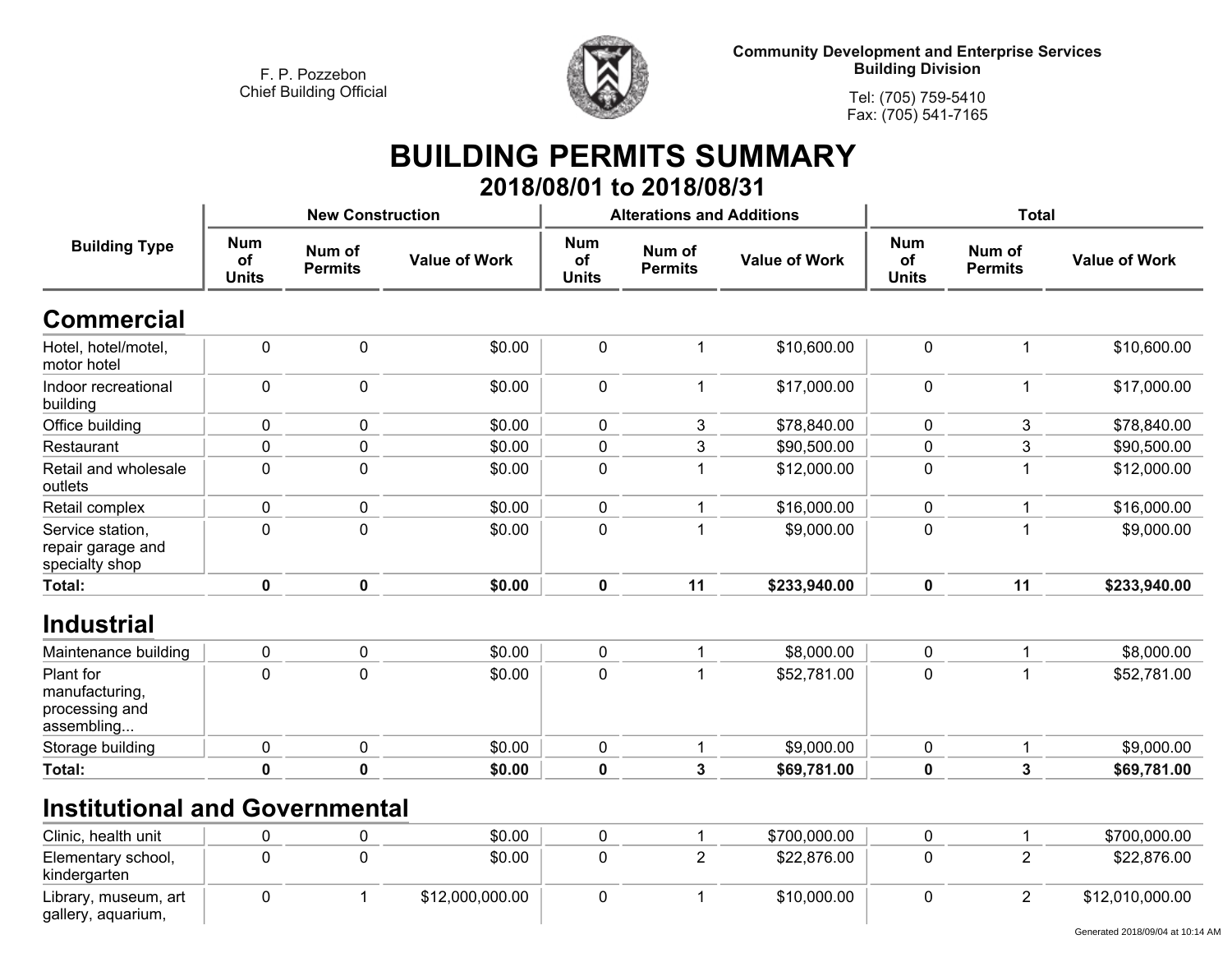| botanical                                               |  |                 |  |                |  |                 |
|---------------------------------------------------------|--|-----------------|--|----------------|--|-----------------|
| Secondary school,<br>high school, junior<br>high school |  | \$0.00          |  | \$2,000,000.00 |  | \$2,000,000.00  |
| Total:                                                  |  | \$12,000,000.00 |  | \$2,732,876.00 |  | \$14,732,876.00 |

#### **Residential**

| Apartment           |  | \$0.00          |     | \$139,400.00   |     | \$139,400.00    |
|---------------------|--|-----------------|-----|----------------|-----|-----------------|
| Single House        |  | \$1,809,000.00  | 169 | \$1.304.214.39 | 174 | \$3,113,214.39  |
| Total:              |  | \$1,809,000.00  | 172 | \$1.443.614.39 | 177 | \$3,252,614.39  |
| <b>Grand Total:</b> |  | \$13,809,000.00 | 191 | \$4,480,211.39 | 197 | \$18,289,211.39 |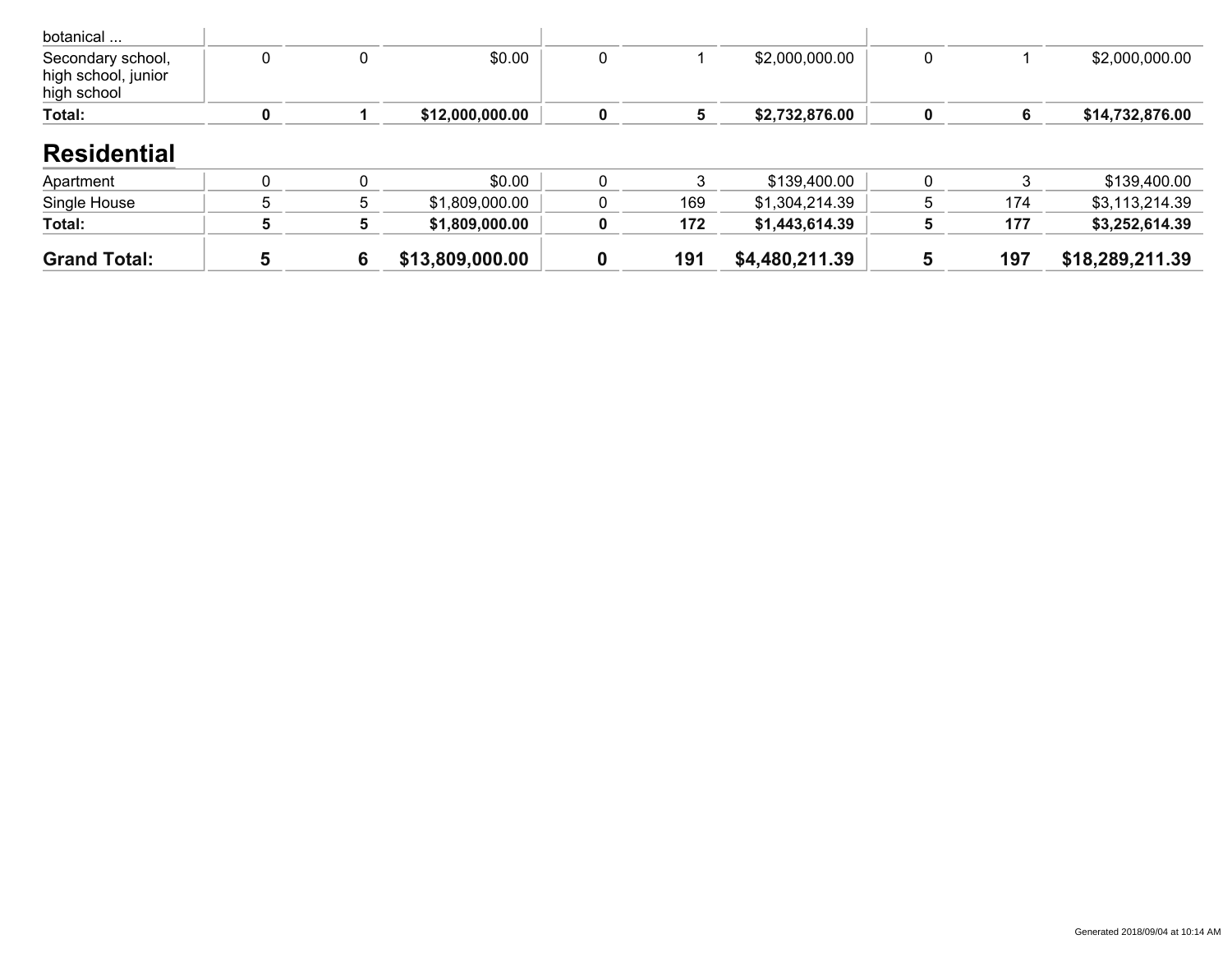

**Community Development and Enterprise Services Building Division**

**Tel: (705) 759-5410Fax: (705) 541-7165**

# **DEMOLITION PERMITS SUMMARY**

|                                       |                        |                          |                  |                        | 2018/08/01 to 2018/08/31         |                      |                        |                          |                      |  |
|---------------------------------------|------------------------|--------------------------|------------------|------------------------|----------------------------------|----------------------|------------------------|--------------------------|----------------------|--|
| <b>Building Type</b>                  |                        | <b>New Construction</b>  |                  |                        | <b>Alterations and Additions</b> |                      | <b>Total</b>           |                          |                      |  |
|                                       | Num of<br><b>Units</b> | Num of<br><b>Permits</b> | Value of<br>Work | Num of<br><b>Units</b> | Num of<br><b>Permits</b>         | <b>Value of Work</b> | Num of<br><b>Units</b> | Num of<br><b>Permits</b> | <b>Value of Work</b> |  |
| <b>Institutional and Governmental</b> |                        |                          |                  |                        |                                  |                      |                        |                          |                      |  |
| Elementary school,<br>kindergarten    | 0                      | 0                        | \$0.00           | 0                      |                                  | \$10,000.00          | 0                      |                          | \$10,000.00          |  |
| Total:                                | 0                      | $\mathbf 0$              | \$0.00           | 0                      |                                  | \$10,000.00          | $\mathbf 0$            |                          | \$10,000.00          |  |
| <b>Residential</b>                    |                        |                          |                  |                        |                                  |                      |                        |                          |                      |  |
| Single House                          | $\mathbf{0}$           | $\mathbf{0}$             | \$0.00           | -1                     | 5                                | \$14,000.00          | $-1$                   | 5                        | \$14,000.00          |  |
| Total:                                | 0                      | $\mathbf{0}$             | \$0.00           | $-1$                   | 5                                | \$14,000.00          | $-1$                   | 5.                       | \$14,000.00          |  |
| <b>Grand Total:</b>                   | 0                      | 0                        | \$0.00           | -1                     | 6                                | \$24,000.00          | -1                     | 6                        | \$24,000.00          |  |